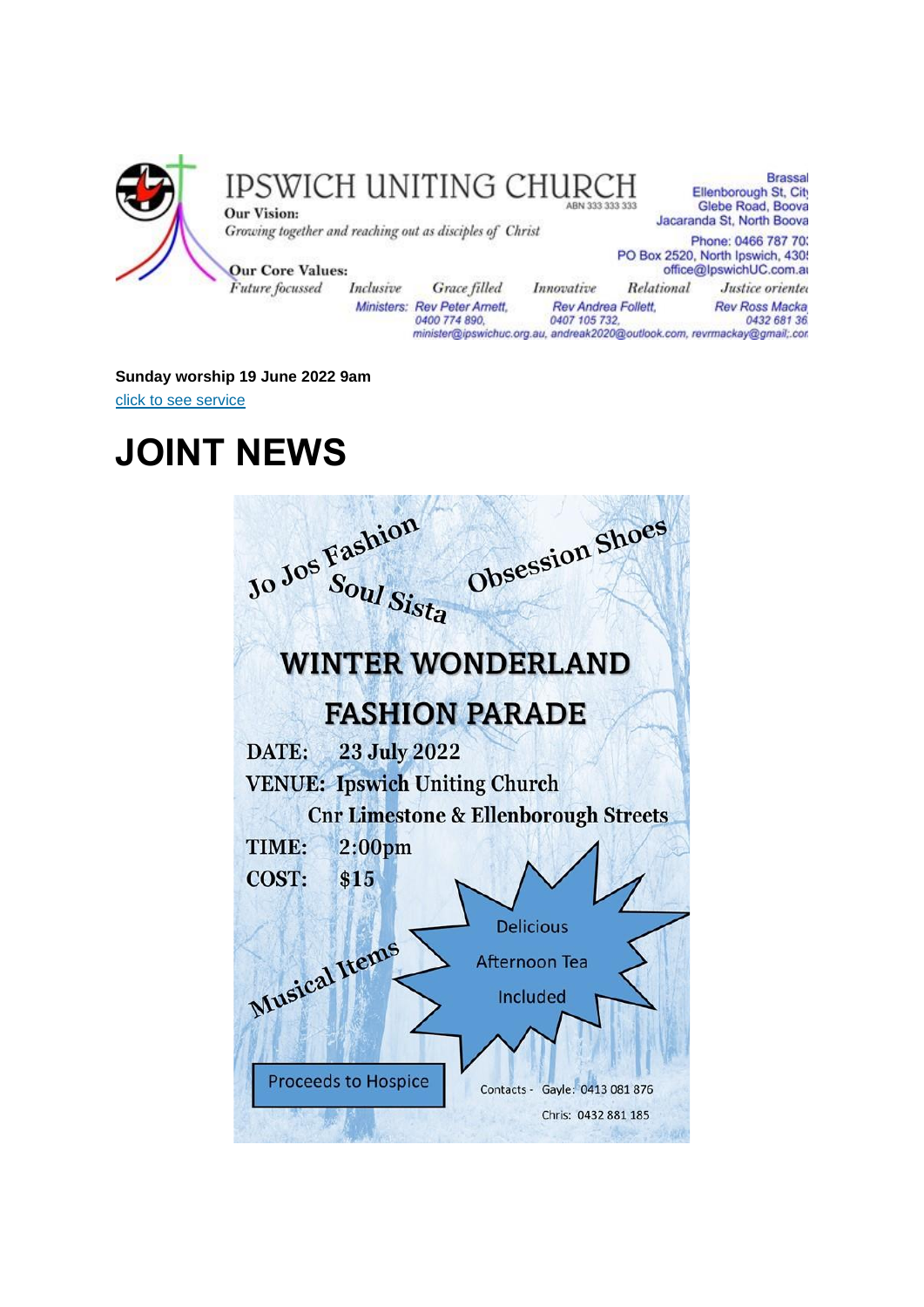**Let's Celebrate Music** will be held in the Ellenborough St Church on Sunday 19 June at 2pm. Music from people we know and guest artists for all ages. **To watch the service from home** [click here](https://youtu.be/_hJyHqlRAkE)



### **Future Events**

- 23 July Fashion Parade Ellenborough St
- 20 Aug Garage Sale Ellenborough St
- 21 Aug Family Picnic Glebe Rd
- 27 Aug Trivia Afternoon Brassall
- 16 Oct Family Picnic Glebe Rd
- 22 Oct Family Fun Day Glebe Rd
- 5 Nov Craft Fair Brassall

## **ELLENBOROUGH ST NEWS**

### **LECTIONARY READINGS**

**June 19** - Pent 2 - 1 Kings 19:1-4, (5-7), 8-15a and Psalm 42 and 43, Isaiah 65:1-9 and Psalm 22:19-28, Galatians 3:23-29, Luke 8:26-39 **June 26** - Pent 3 - 2 Kings 2:1-2, 6-14 and Psalm 77:1-2, 11-20, 1 Kings 19:15-16, 19-21 and Psalm

16, Galatians 5:1, 13-25, Luke 9:51-62,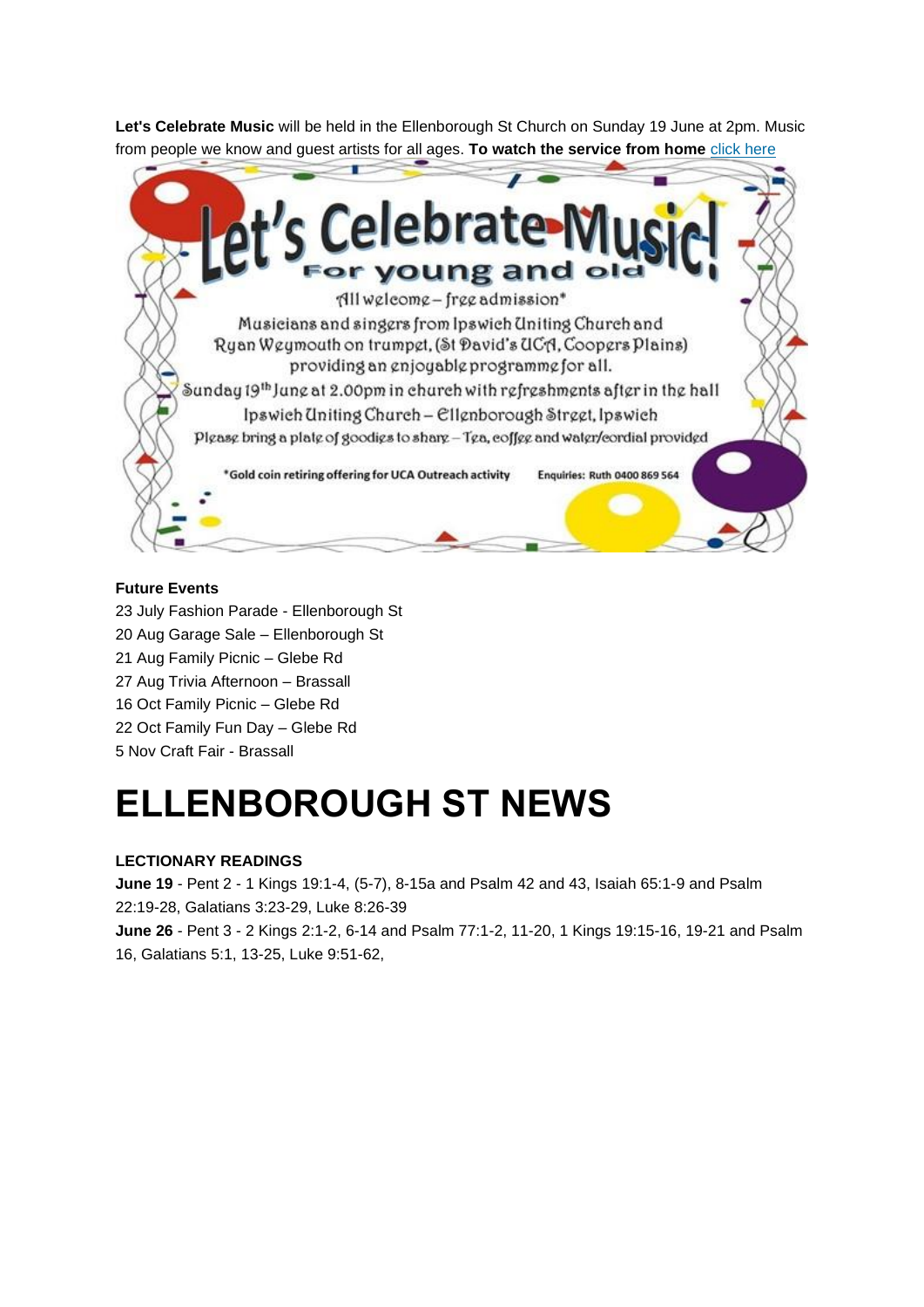### **CHURCH ROSTER**

| <b>Date</b> | <b>Minister</b> | <b>Bible Reader</b> | <b>Stewards</b>    | <b>Musician</b> | <b>Singer</b>   |
|-------------|-----------------|---------------------|--------------------|-----------------|-----------------|
| 19-Jun      | <b>Rev Ross</b> | Anne                | Liz & Anne         | Peter C         | Band            |
| Projector   | <b>Audio</b>    | <b>Streaming</b>    | <b>Morning Tea</b> | <b>MT Table</b> | <b>Counting</b> |
| Lorelle     | Del             | John H              | Jean & Gayle       | John H          | Helen           |

| <b>Date</b> | <b>Minister</b> | <b>Bible Reader</b> | <b>Stewards</b>    | <b>Musician</b> | <b>Singer</b> |
|-------------|-----------------|---------------------|--------------------|-----------------|---------------|
| $26$ -Jun   | <b>Rev Ross</b> | Rod McA             | Rhonnie & Rod      | Ruth            | Lorelle       |
| Projector   | <b>Audio</b>    | <b>Streaming</b>    | <b>Morning Tea</b> | <b>MT Table</b> | Counting      |
| Anne        | Rob             | Ashley              | Liz & Chris        | Gordon          | Gordon        |

**The Garage Sale** is planned for the 20 August but does not have a coordinator. if you would like to form part of a team or lead the team, please see Chris. Proceeds go to Frontier Services.

## **Date claimers.**

**Worship** 9am every Sunday **Adult Leisure group** every Monday 9am. **UnitingKids** every Friday 9.30am **OP Shop** Tuesdays and Thursdays 9.30am. **Huddles** - Please see your leader.

# **JACARANDA ST NEWS**

Nothing new

## **GLEBE RD NEWS**

attached at foot.

## **BRASSALL NEWS**

Nothing new

# **ECUNEMICAL**

St Paul's Anglican, 124 Brisbane St, will be holding an Overseas Day on Thursday 23 June at 9.30am. Worship service, morning tea, guest speaker and light lunch. Fundraising stalls for